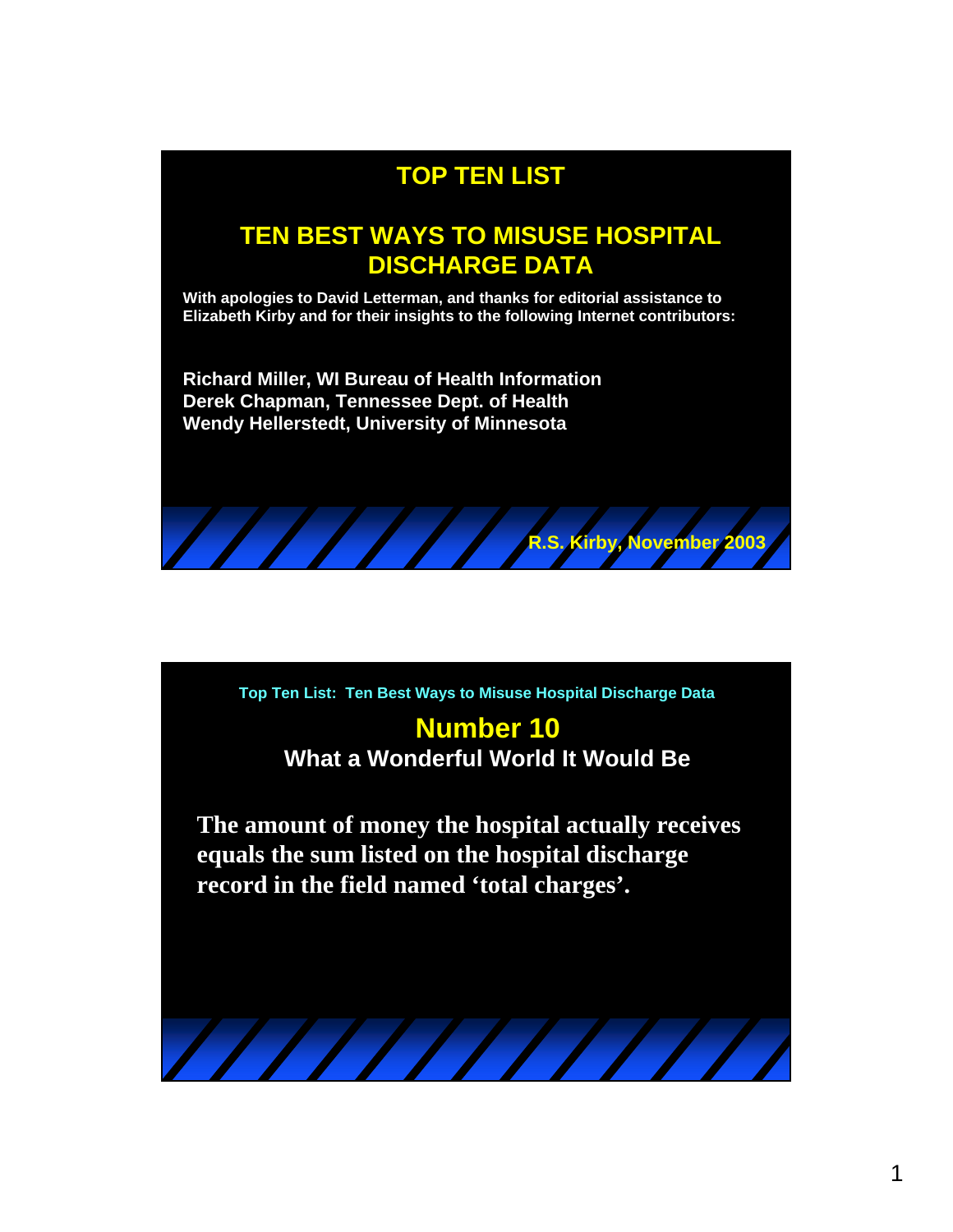

**Top Ten List: Ten Best Ways to Misuse Hospital Discharge Data**

### **Number 8 Eeny, Meeny, Miney, Mo\***

**Group diagnoses into meaningful categories, but never force specific conditions into categories that don't make sense.**

**Take all diagnoses that remain, and classify them as 'All Other', taking care to ensure that this category has the highest frequency and appears first on any list or tabulation.**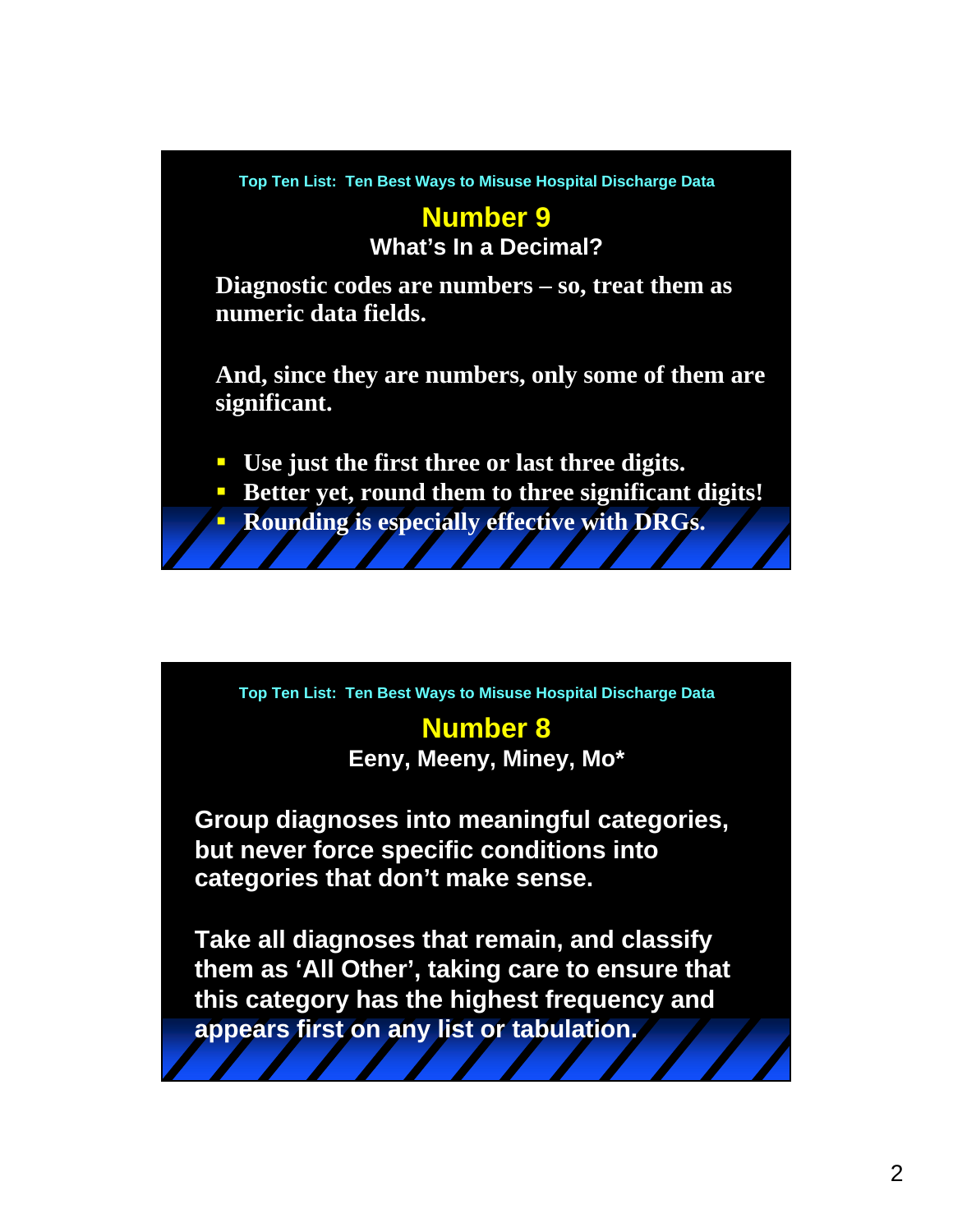**Top Ten List: Ten Best Ways to Misuse Hospital Discharge Data**

### **Number 7 Close Enough, for Government Work**

**Include all data in the database when calculating rates. Those patients who were non-residents of the state or study area will more than offset area residents who sought care elsewhere.**



## **Number 6 It Was on Fire When I Stepped On It**

**Focus on admission diagnoses and presenting complaints – these are much more illuminating than clinical diagnoses, treatments, or procedures, even if these data are available.**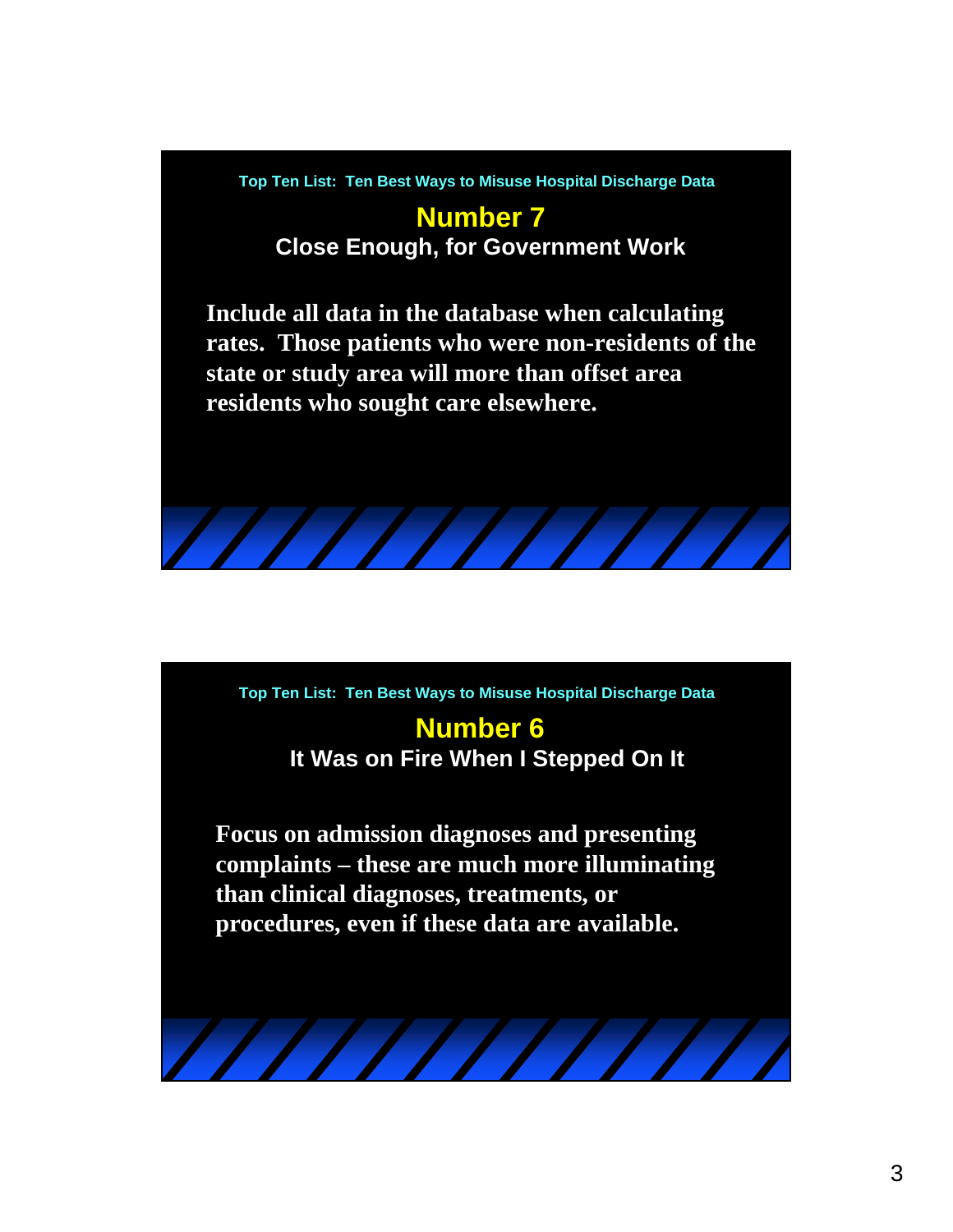#### **Number 5 Top Ten List: Ten Best Ways to Misuse Hospital Discharge Data**

**If A Tree Falls in the Forest . . .**

**Some special considerations for interpreting discharges associated with labor and delivery:**

- **1) The low (usually zero) fetal death rate is real. Since there are never any hospital discharges for fetuses, therefore no fetal deaths occur in hospitals.**
- **2) All maternal disease data also appears on the newborn discharge record.**
- **3) Infant discharge records are equally detailed, whether the infant stayed in the newborn nursery or in the NICU.**

#### **Number 4 Top Ten List: Ten Best Ways to Misuse Hospital Discharge Data**

### **HIPAA, HIPAA, Hooray!!!**

**Hospital discharge data are confidential. To ensure anonymity, delete (or never collect) and information on patient, doctor, or hospital names or locations. After all . . .**

- **1) All hospitals offer the same high quality, state of the art care.**
- **2) No doctor would ever do 'harm' it's the Hippocratic oath, so why study it?**
- **3) There is no public 'good' in studying small area differences in hospital utilization or patient outcomes.**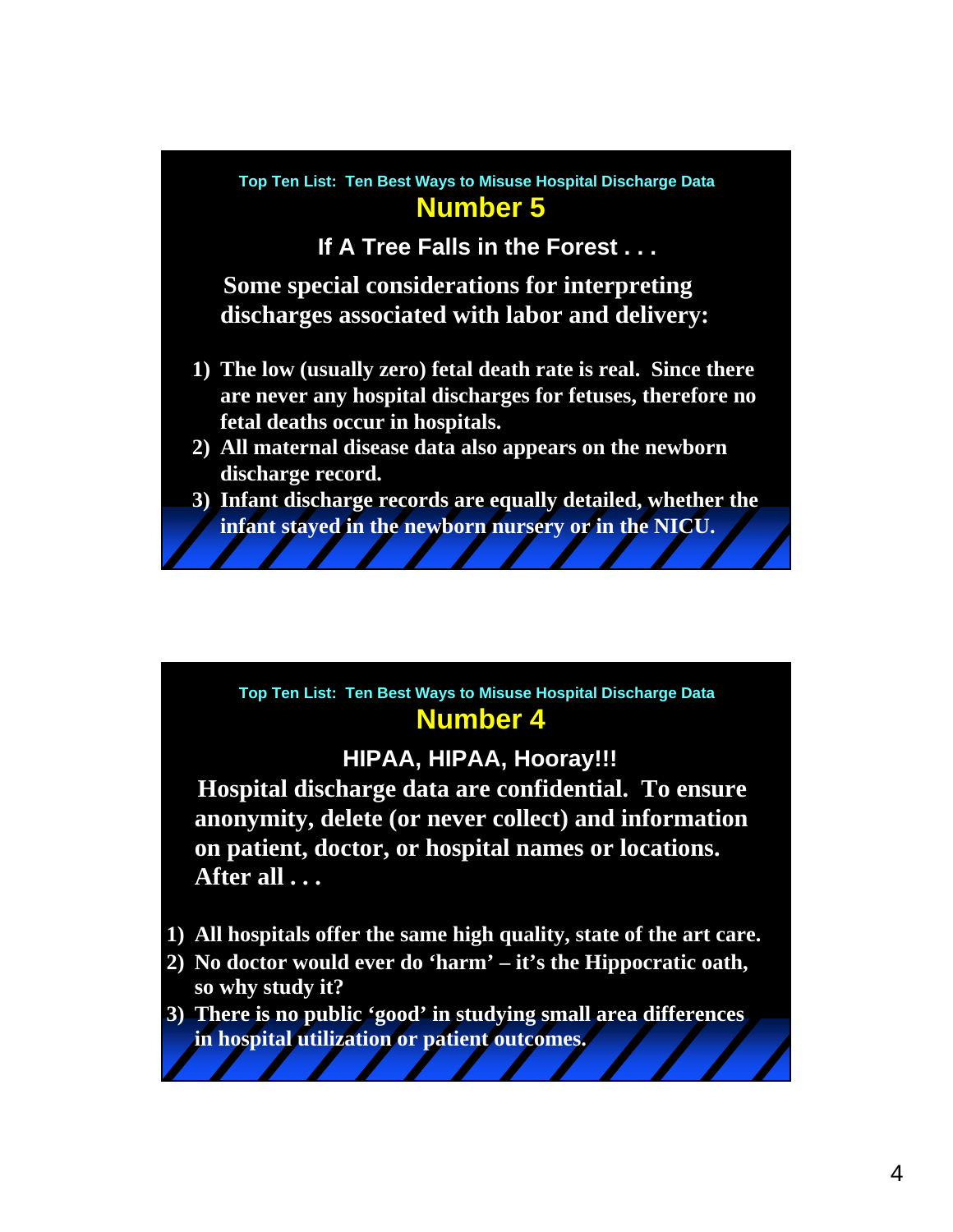

**The Tragedy of the Common Rule**

**Because there are no (or limited) personal identifiers, it is impossible to link hospital discharge records to other administrative public health data.**

**To do would be a violation of HIPAA even if it were possible.**



**Every Record Represents a Unique Event**

**No person with a given disease or health condition ever uses the same hospital twice in any given time period.**

**Corollary: there will never be more than one record in the database for any specific in-patient stay. These are defined as 'episodes of care'.**